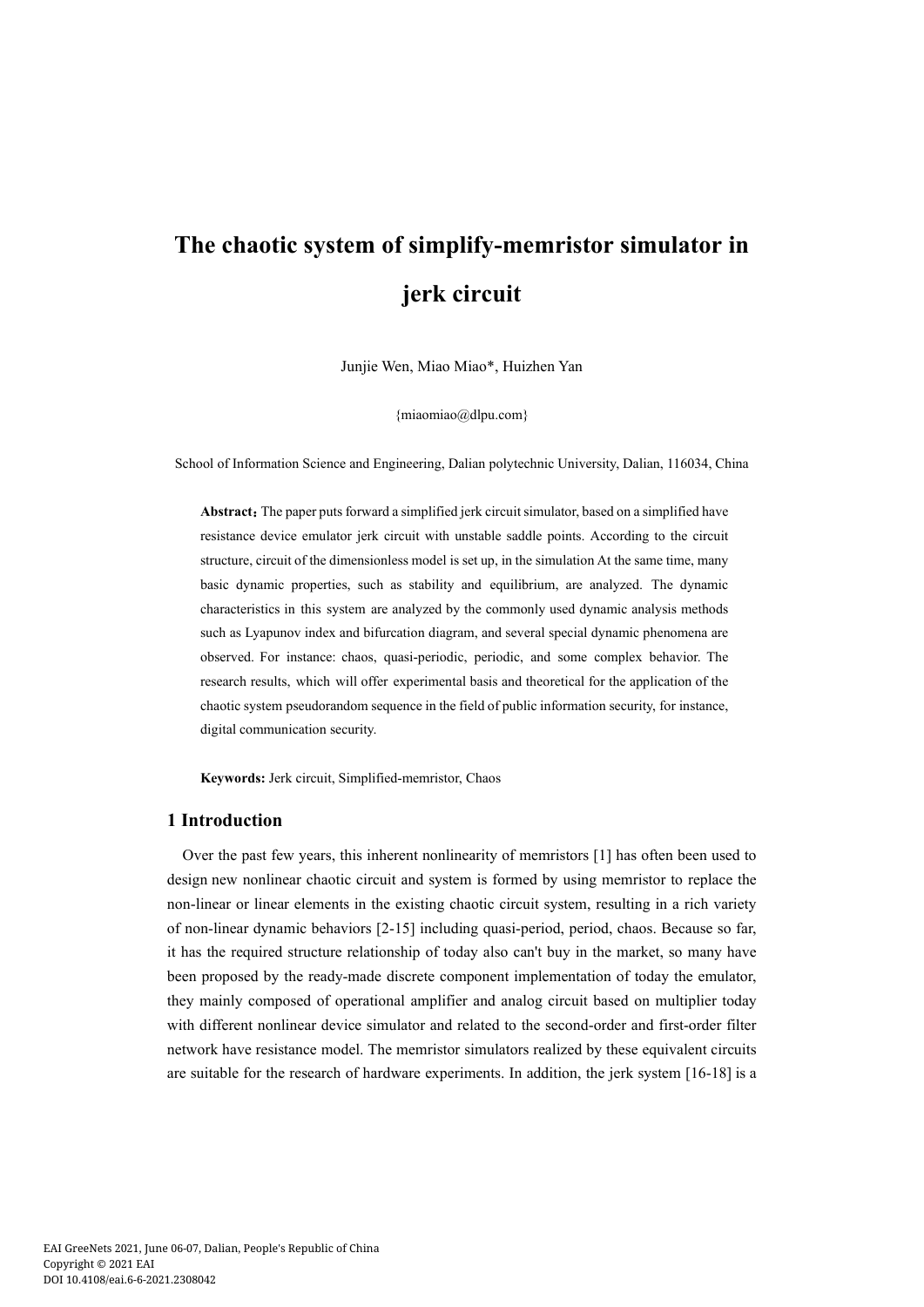simple form in the system's algebraic structure, achieving compact circuits with fewer circuit elements. For this reason, this paper introduces a simplified memristor emulator into the existing jerk circuit. Six discrete elements constitute a simplified memristor [19]: integrator *U*1, two resistors  $R$ , a capacitor  $C$ , an analog multiplier  $M_1$  and a resistor  $R_a$ . Integrating capacitance *C* and resistor *R* are used in parallel in order to avoid DC voltage integration drift. Compared with the proposed memristor, the simplified memristor has the advantages of simple mathematical model and easy circuit system realization.

The paper is laid out as follows. In the second part, a simplified memristor simulator model is introduced, and the shrinkage hysteresis loops are validated by calculation and experiment. We put the dynamic analysis of chaotic system in the third part, and this conclusion of this paper is obtained in the last chapter.

# **2 Simplified memristor simulator**

For convenience study the chaos dynamics of jerk circuits based on memristor simulators, a simplified memristor [19] simulator is proposed based on the references. The simplified memristor [19] simulator consists of six discrete elements: an integrator  $U_1$ , a capacitor  $C_0$  and two resistors  $R_1$ , a resistor  $R_e$  and an analog multiplier  $A_1$ . Integrating capacitance C and resistor R are used in parallel in order to avoid DC voltage integration drift. Compared with the proposed memristor, the simplified memristor has the advantages of simple mathematical model and easy circuit system realization..





**Fig.1** The analog circuit corresponding to the system, (b) (c) (d), memristor (a)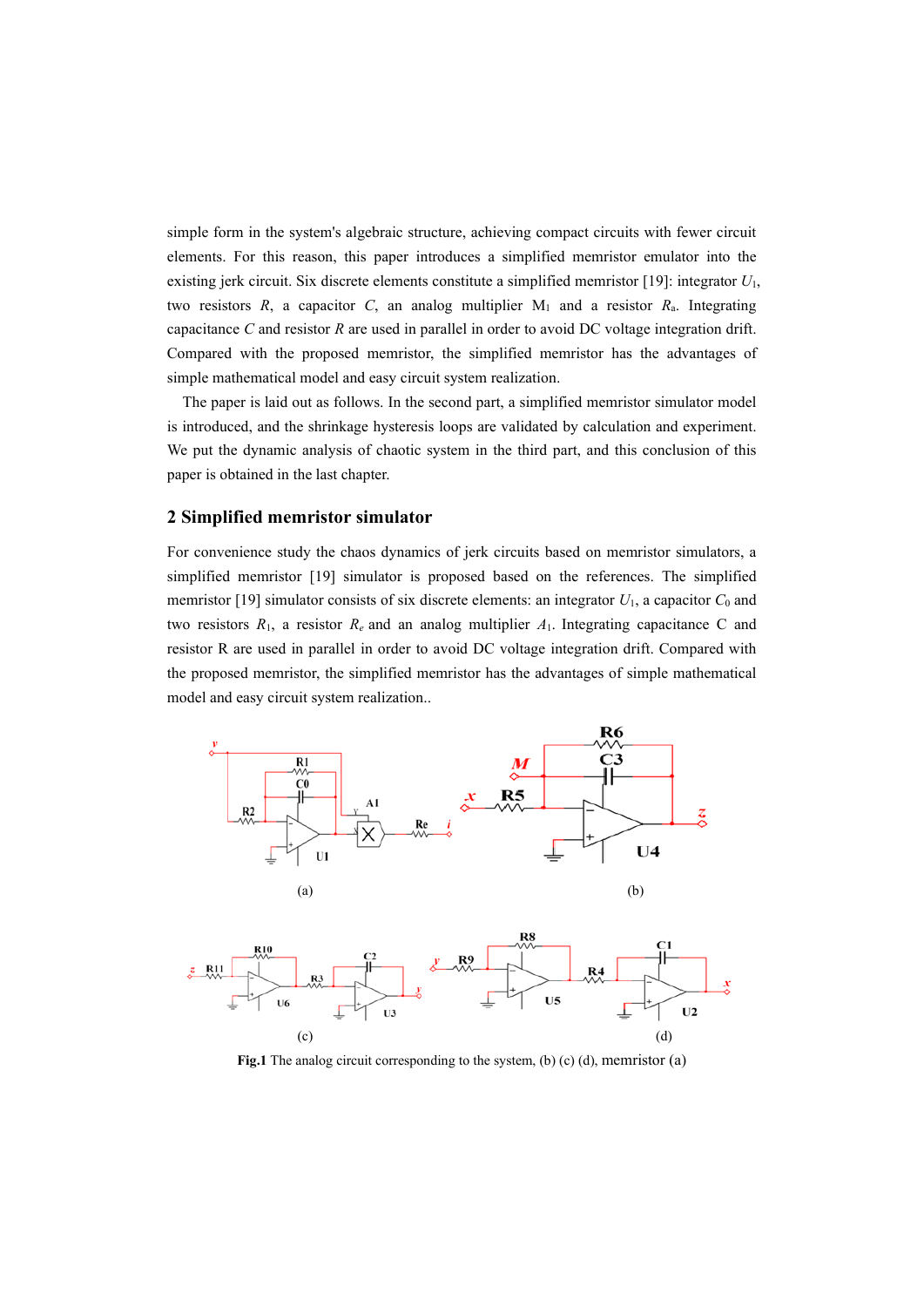#### **2.1 Memristor model description**

The HNN is described by the nonlinear differential equation of the group corresponding to n neurons [21]. In this paper, we consider the connection topology of a non-autonomous mHNN based on two neurons, which is shown in Fig.4. Here, *Im* and *F* are amplitude and frequency parameters associated with the stimulus, by using the external stimulus input  $I_{(s)}$  with a sine function  $I_{(s)} = I_m \sin(2pF_s)$ .



**Fig.2** Numerical simulation of simplified pinch hysteresis loop of a memristor in the *v*–*i* plane, (a)  $f = 1$  kHz with  $v=2V$  (b)  $f=1$ kHz with  $v=3V$  (c)  $f=1$ kHz with  $v=4V$ 



**Fig.3** Numerical simulation of simplified pinch hysteresis loop of a memristor in the *v*–*i* plane: (a)  $f = 500$ Hz with  $v=2V$  (b)  $f=1$  kHz with  $v=3V$  (c)  $f=5$  kHz with  $v=4V$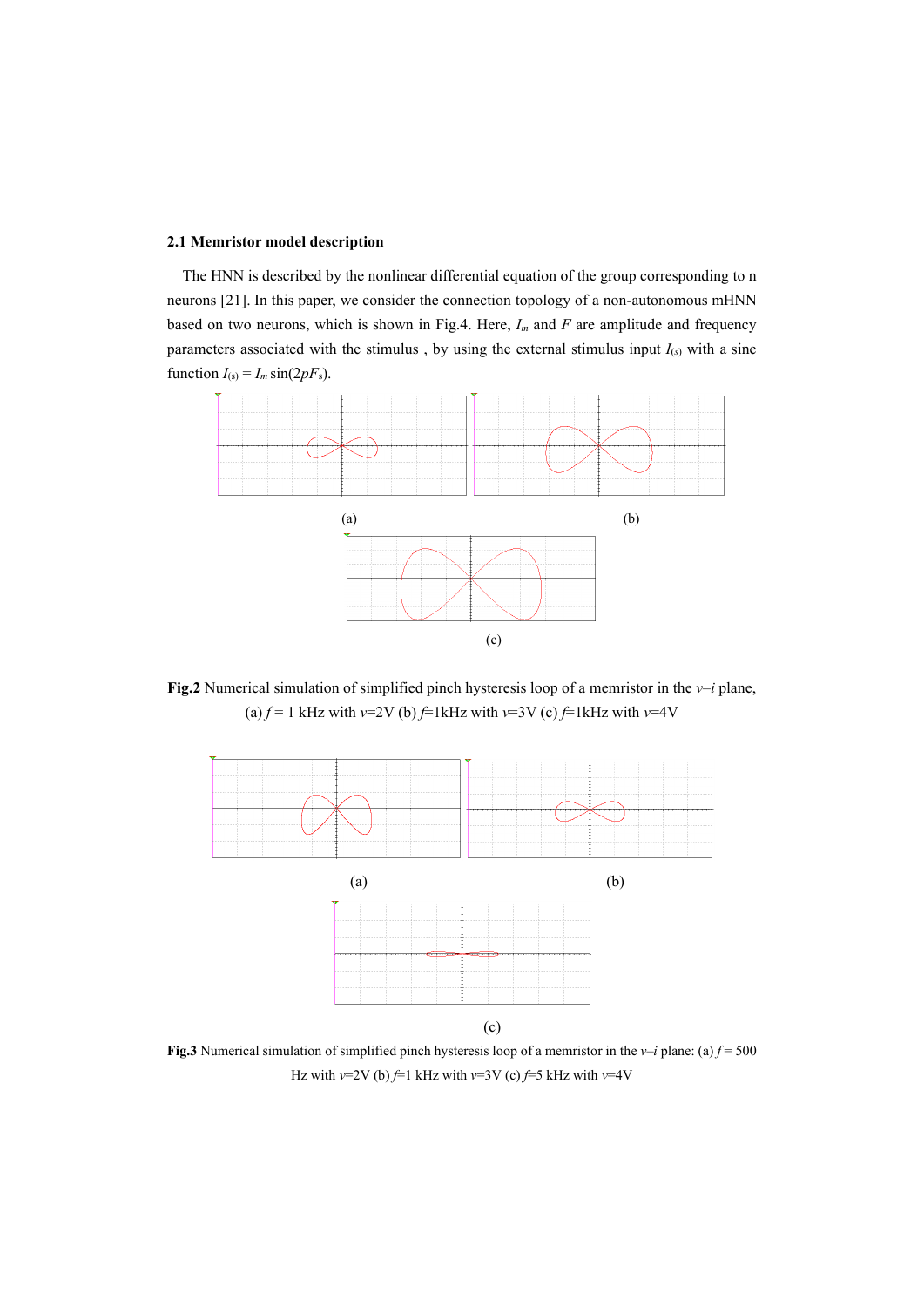The model of memristor is obtained by Kirchhoff's law, and the basic relationship of discrete elements is expressed as follows

$$
\begin{cases}\ni = W(v_0)v = \frac{1}{R}v_0v \\
\frac{dv_0}{dt} = -\frac{1}{R_e}(v_0 + v)\n\end{cases}
$$
\n(1)

The current and voltage are represented by  $I$  and  $V$  separately,  $V_0$  is the internal state variable and *g* is the gain of the multiplier *M*1.

## **2.2 Simplified memristor emulator-based jerk circuit**

In particular, resistors  $R_a$  and  $R_b$  are used as tunable circuit parameters are  $R = 10k\Omega$ ,  $R_a =$ 80,  $R_b$  = 5k $\Omega$ ,  $C_1$  =  $C_2$  =  $C_3$  = 10 nF. In Fig. 1, the voltage at both ends of the second order memristor diode bridge and the current flowing through the bridge are represented by *V* and *I*, respectively. According to [13], the voltage-current relationship of the simplified memristor is expressed as

$$
\begin{cases}\nC_1 \frac{dv_1}{dt} = \frac{1}{R_a} v_2 \\
C_2 \frac{dv_2}{dt} = \frac{1}{R_b} v_3 \\
C_3 \frac{dv_3}{dt} = -\frac{1}{R_c} v_1 - \frac{1}{R_a} v_3 - \frac{g}{R} v_0 v_2 \\
C_3 \frac{dv_0}{dt} = -\frac{1}{R_e} (v_0 + v_2)\n\end{cases} (2)
$$

Where  $V_0$  is the voltage of capacitor  $C$  for the second-order memristor in Fig.1, the voltages  $V_0$ ,  $V_1$ ,  $V_2$ , and  $V_3$  at both ends of capacitors  $C_1$ ,  $C_2$ ,  $C_3$  and  $C$  are treated as variables. Since the output voltage of  $U_4$  is equal to  $V_2$ , the input voltage of the second-order memristor satisfies the relation  $V_2 = V$ .

By introducing parameters and new variables in dimensionless form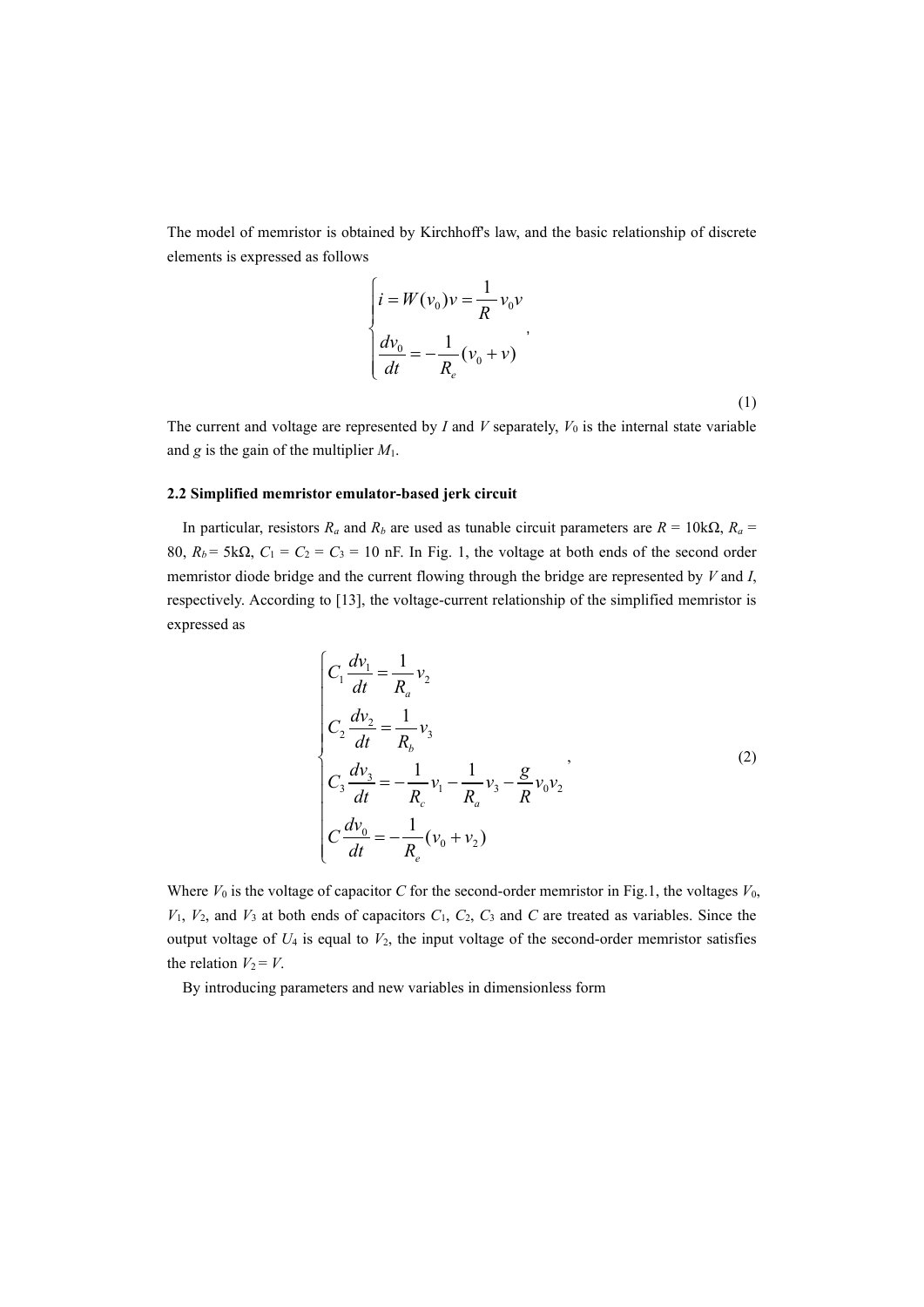$$
\begin{cases}\n x_1 = \rho v_1 \\
 x_2 = \rho v_2 \\
 x_3 = \rho v_3 \\
 x_4 = \rho v_4 \\
 \tau = \frac{t}{R_c}, C = C_1 = C_2 = C_3 \\
 a = \frac{1}{R_a}, b = \frac{1}{R_b}, c = \frac{1}{R_c}, g = \frac{g}{R}, e = \frac{1}{R_e}\n\end{cases}
$$
\n(3)

The circuit equation in can be converted into a normalized system equation

$$
\begin{cases}\n x_1 = ax_2 \\
 x_2 = bx_3 \\
 x_3 = -cx_1 - ax_3 - gx_4x_2 \\
 x_4 = -e(x_4 + x_2)\n\end{cases}
$$
\n(4)

Set the following parameters:  $a=12.3$ ,  $b=2.15$ ,  $c=4.4$ ,  $e=4.0$ ,  $g=1.2$ .

#### **2.3 Eigenvalues and equilibrium point.**

That means  $x_1=x_2=x_3=x_4=0$ . It is easy to solve that a primary equilibrium point occurs at (4) which can be express as:  $E=(0, 0, 0, 0)$ .

The Jacobian [20] at E is derived as

$$
J = \begin{bmatrix} 0 & a & 0 & 0 \\ 0 & 0 & b & 0 \\ -c & -gw & -a & gy \\ 0 & -e & 0 & -e \end{bmatrix}
$$
 (5)

This characteristic root equation is:

$$
\det(\lambda E - J) = 0 \tag{6}
$$

When this parameters are setting as  $a=12.3$ ,  $b=2.15$ ,  $c=4.4$ ,  $g=1.2$ ,  $e=4$ . And this eigenvalues corresponding to the equilibrium point are  $\lambda_1 = 0.1547$ ,  $\lambda_2 = -0.9030$ ,  $\lambda_3 = -0.9030$ ,  $\lambda_4 = 0.9030$ i, There are three positive numbers  $\lambda_1$ ,  $\lambda_2$  and  $\lambda_3$ , and a conjugate complex numbers  $\lambda_4$ . So this system has a saddle-focus equilibrium point (0, 0, 0, 0).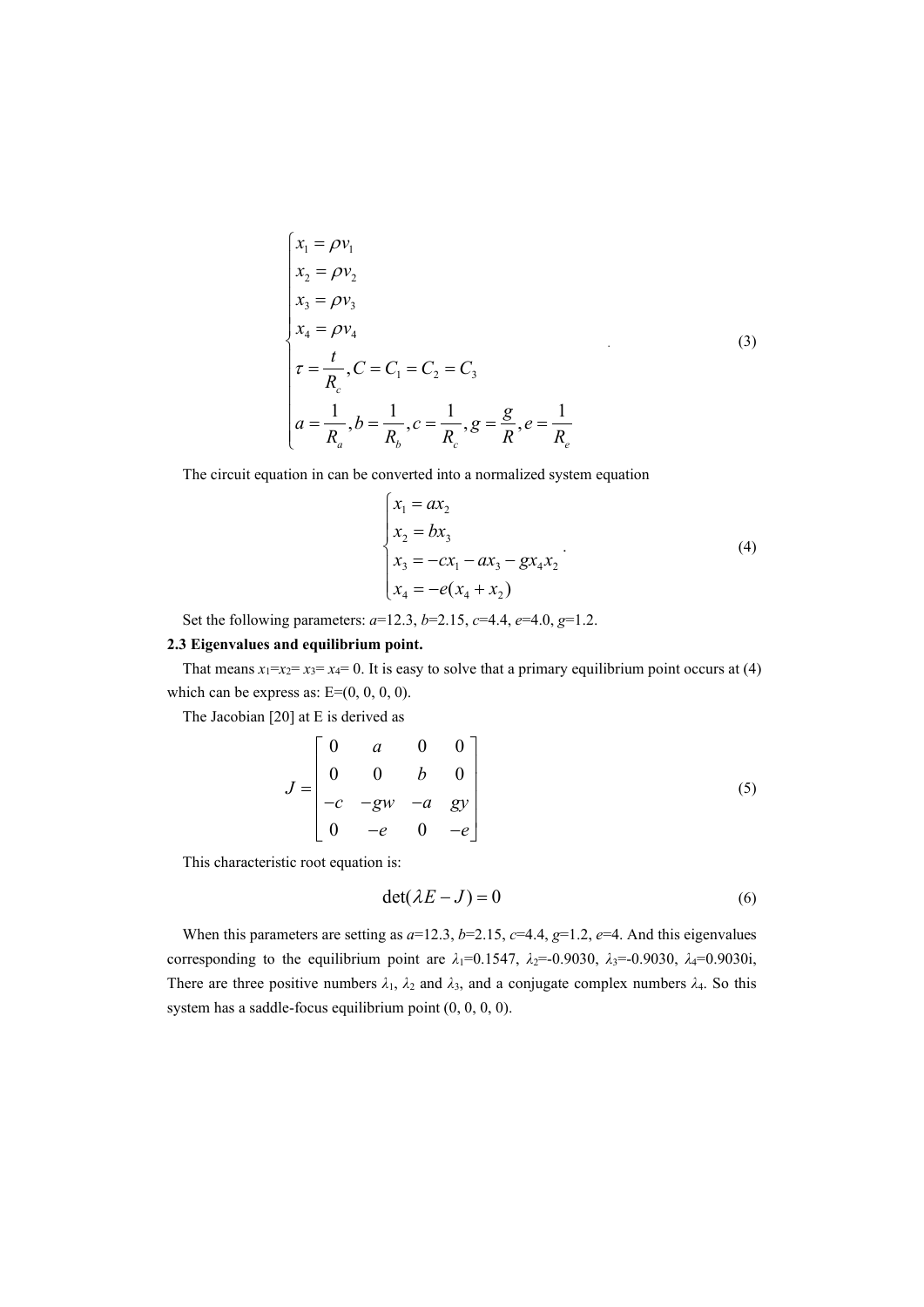## **3 Numerical diagram of the dynamical behaviors**

Two variable system parameters are determined by formula (3) as *b* and *c*. The parameter region of interest is specified as  $b \in [1.9, 3]$ ,  $c \in [4, 6]$ .

#### **3.1 System phase diagram**

When this system parameters  $a=12.3$ ,  $b=2.15$ ,  $c=4.4$ ,  $e=4$ ,  $g=1.2$ , the time step is 0.01s, and the initial conditions are  $(1, 1, 1, 1)$ , the four Lyapunov indices  $L_1=9.7061$ ,  $L_2=-0.0217$ ,  $L_3 = -3.3504$ , and  $L_4 = -12.9289$ , by calculation respectively under this parameter condition. Fig. 4 show the phase diagram of chaotic attractor obtained through simulation.



**Fig.4** When  $a = -12.3$ ,  $b = -2.15$ ,  $c = 4.4$ ,  $e = 4$ ,  $g = 1.2$  chaotic attractor phase diagram, (a) *x*-*y* plane (b) *y*-*z* plane

## **3.2 Lyapunov exponential spectrum and bifurcation diagram of the system**

This new system is a 4-dimensional, and its states under different parameters can be obtained by combining bifurcation diagram with Lyapunov exponential spectrum. In the following, parameters *b* and *c* are taken as variables, initial values are set as  $(1, 1, 1, 1)$ , step size  $h=0.01$ s, remaining parameters of the equation are fixed, and different states of the chaotic system are observed by changing parameters *b* and *c*.

Take the parameter *b*∈ [1.9, 3], and let *a*=12.3, *c*=4.4, *e*=4.0, *g*=1.2. Fig. 5 shows the Lyapunov exponential spectrum and bifurcation diagram of a chaotic system. According to Fig.5, when  $b=2.3$ , By finding the maximum Lyapunov exponent  $L_1$  is equal to 0, we know that the system is in a limit cycle state. When  $b \in [2.6, 2.75]$ , When the maximum Lyapunov index  $L_1$  is less than 0, the system is in a periodic state.It can be seen from the figure that at other times, the maximum Lyapunov index  $L_1$  is always greater than 0 is less than 0, and the system presents a periodic state. At other times, the maximum Lyapunov exponent  $L_1$  is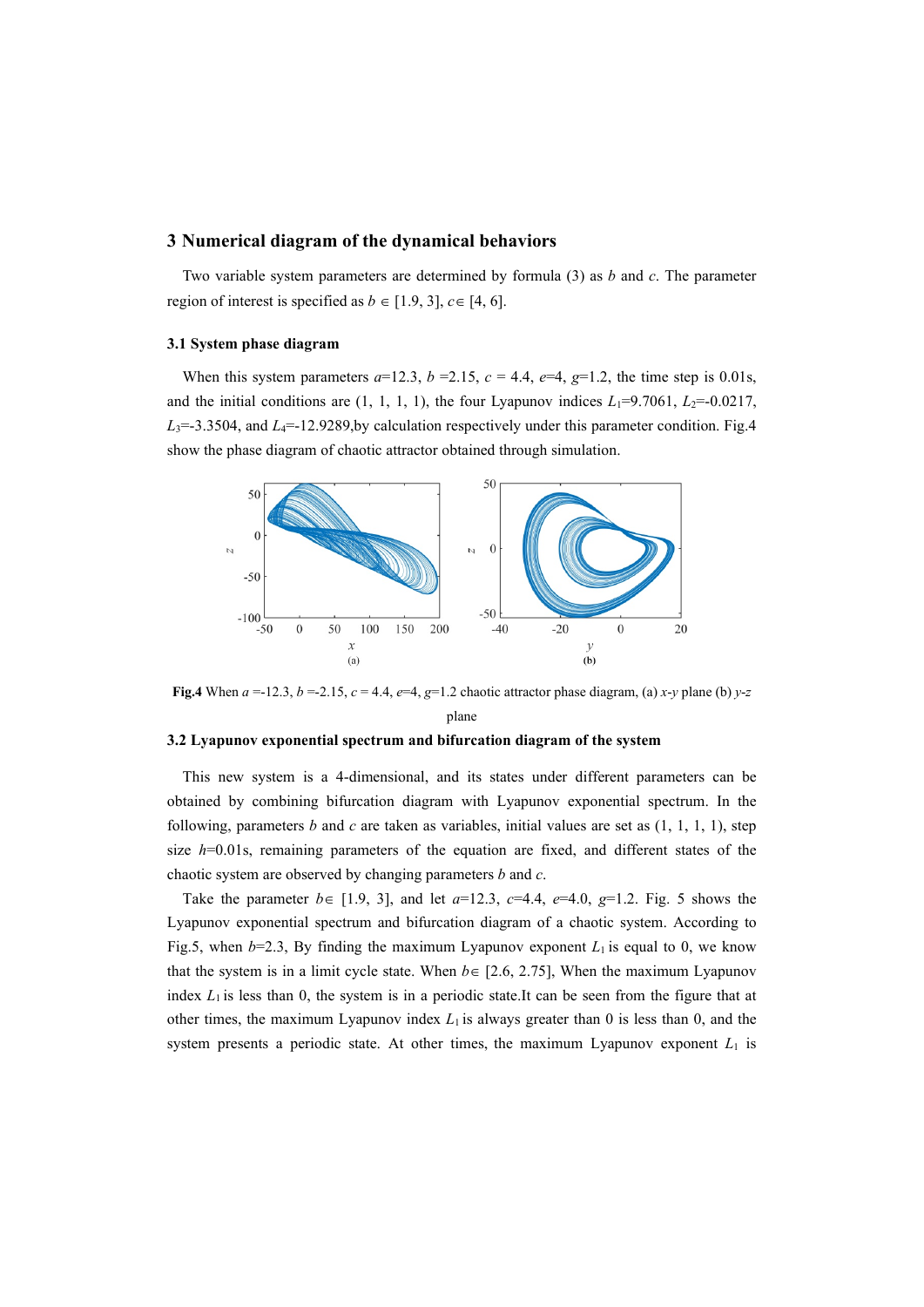always above the zero coordinate line,  $L_2=0$ , and other Lyapunov exponents are all less than 0, so the system presents a chaotic state.



**Fig.5** Lyapunov exponential spectrum and bifurcation diagram of this system when a change

Fig.6 shows this phase diagram of *x*-*z* when the parameters  $a=12.3$ ,  $c=4.4$ ,  $e=4$ ,  $g=1.2$  are fixed, and  $b=2.3$ . When  $b=2.3$ , the phase diagram shows the limit cycle state. When  $b=2.9$ , the phase diagram is in a chaotic condition. In the meantime the Lyapunov exponent of this system is both less than 0, one is equal to zero and the other is greater than 0, which is in a chaotic condition. Through analysis, it can be easy seen that this result is integrally corresponding to Lyapunov exponential spectrum and the bifurcation diagram shown above.





With the parameter  $c \in [4, 6]$ ,  $b=2.15$ ,  $a=12.3$ ,  $e=4$ ,  $g=1.2$ , Fig. 8 shows the Lyapunov exponential spectrum and the bifurcation diagram. When  $c \in [4.65, 4.73]$ , the maximum Lyapunov exponent  $L_1$  is equal to 0, and the system appears as a limit cycle. When  $c \in [4.74,$ 5.26], the maximum Lyapunov exponent  $L_1$  is greater than 0, and no other exponent is greater than 0, then the system shows a chaotic state. When *c*∈ [5.67, 6], When the maximum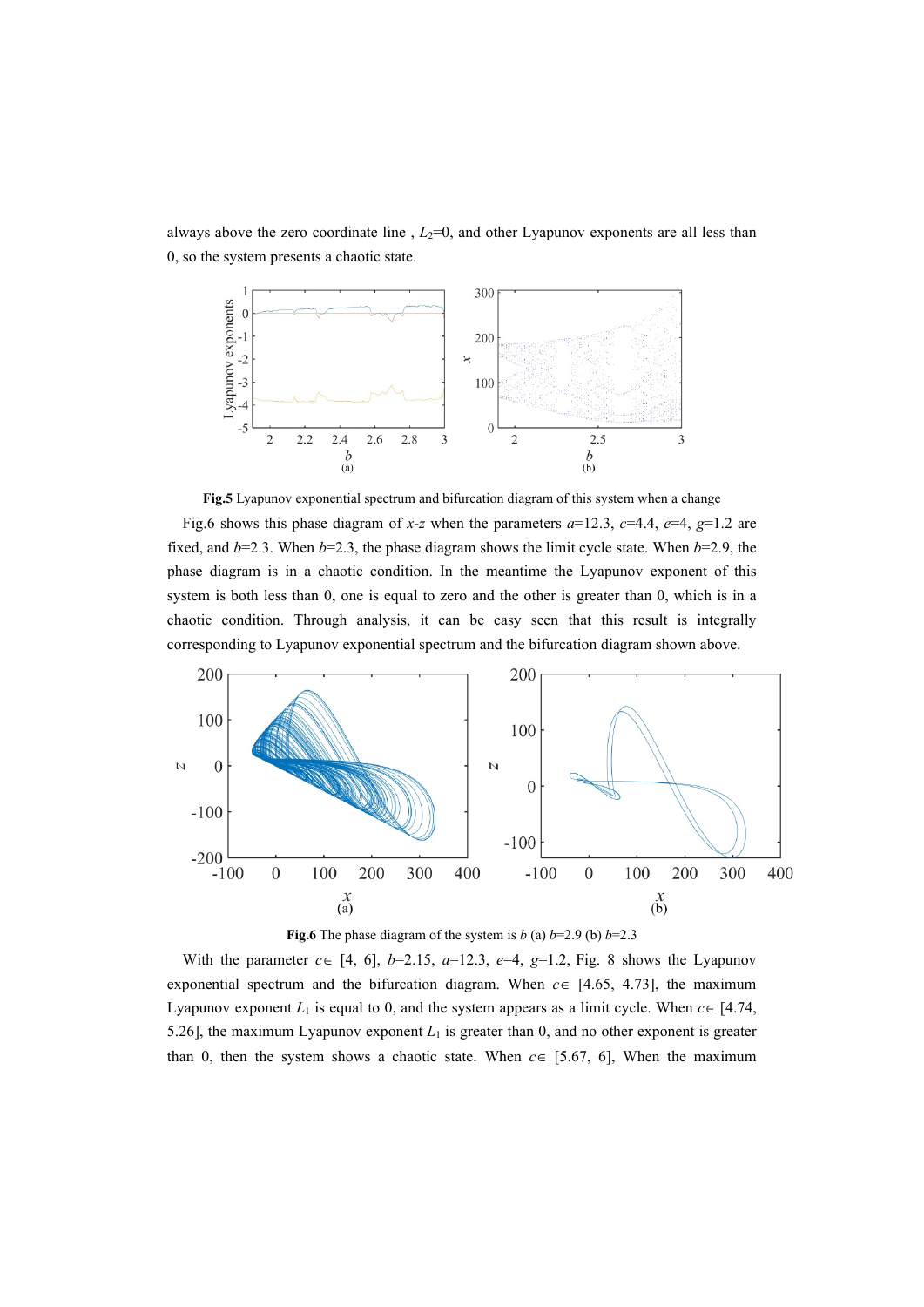Lyapunov index *L*<sup>1</sup> is greater than 0, and the other indices are not greater than 0, the system can be known to be in a chaotic state is greater than 0, and no other exponent is greater than 0, the system shows a chaotic state. When  $c \in [5.29, 5.68]$ , When the maximum Lyapunov exponent  $L_1$  is equal to 0, then we know that the system is represented as a limit cycle.



**Fig.7** Bifurcation diagram of the system and Lyapunov exponential spectrum when a change (a) Bifurcation diagram (b) Lyapunov exponential spectrum

Fig.8 shows the phase diagram of *x*-*y* when the parameters *b*=2.15, *a*=12.3, *e*=4, *g*=1.2 are fixed, and *c* is 4.7, 5, 5.4, and 5.9, respectively. When *c*=4.7 and *c*=5.4, the phase diagram is limit cycle. When  $c=5$  and  $c=5.9$ , the phase diagram is in a chaotic condition. When the Lyapunov exponent of the system is less than 0, one is equal to 0, and the other is always above 0, so we know that the system is in a chaotic state. Through the above analysis, it can be seen that this result is completely corresponding to the bifurcation diagram, and the Lyapunov exponential spectrum of the above system is in a chaotic state. Through analysis, it is easy to see that this result completely corresponds to the bifurcation diagram and Lyapunov exponential spectrum mentioned above.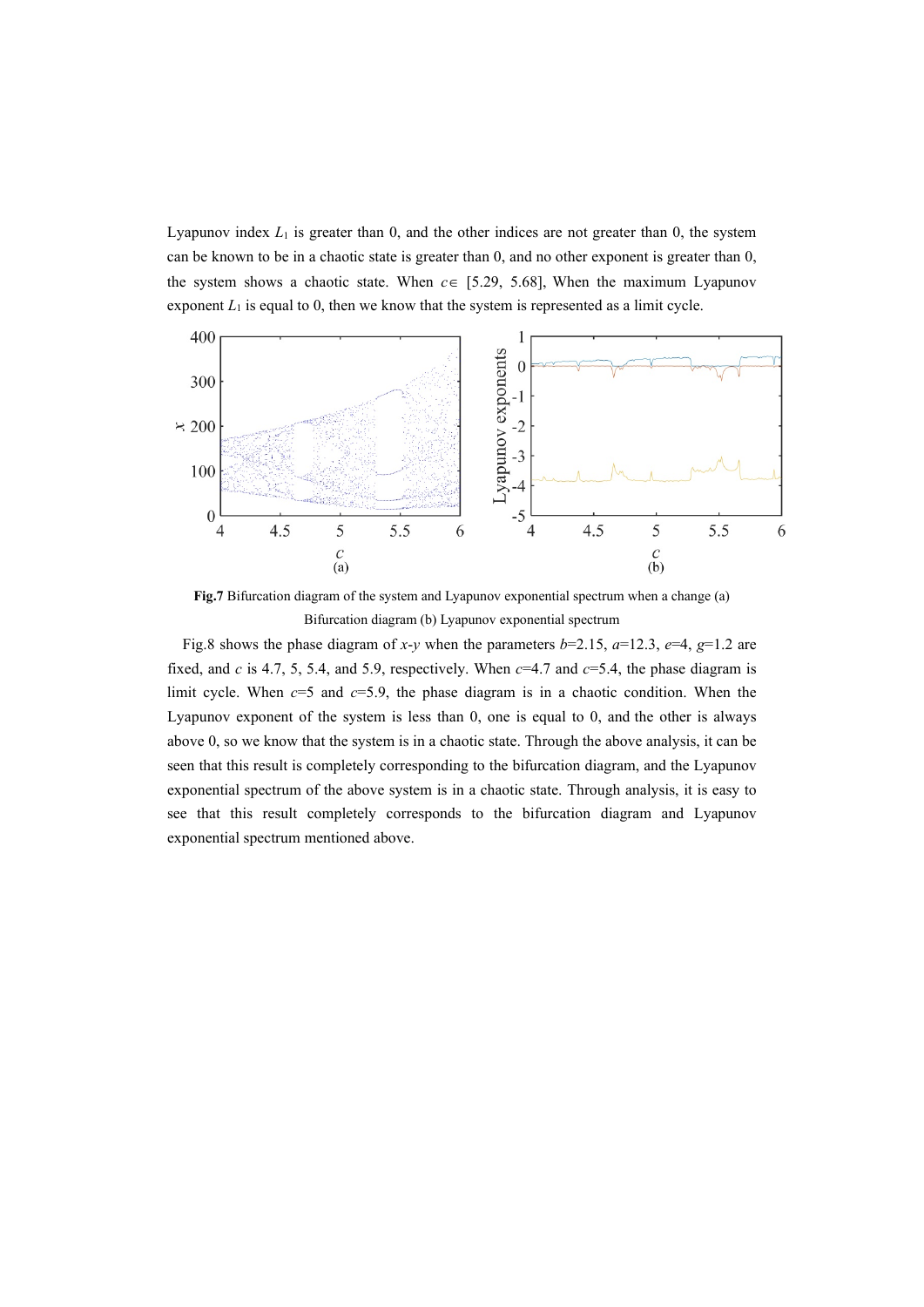

**Fig.8** The phase diagram of the system is *c* (a)  $c=4.7$  (b)  $c=5$  (c)  $c=5.4$  (d)  $c=5.9$ 

#### **3.3 The analysis of System complexity**

The complexity research involves scholars, and various fields in different fields have imparity understandings of complexity. Up to now, there is no qualitative concept of complexity. The complexity of the system can be known by the proximity between the chaotic sequence and the random sequence measured by the correlation algorithm. The higher the complexity value is, the higher the random sequence is and the higher the corresponding security is.

The analysis of system complexity includes complexity of behavior and structure. Behavioral complexity refers to the possibility of generating new models within a short time window measured by some method from the chaotic sequence itself. The more likely a new model is to be generated, the more complex the sequence becomes. Now, there are some algorithms to calculate the behavior complexity of the chaotic pseudo-random sequences, most of which are based on Shannon entropy and Kolmogorov method. These algorithms are quick in calculation and relatively accurate in results. However, if the dimension of pseudo-random sequences is too high or the symbol space of pseudo-random sequences is too large, the calculation results will overflow or even get no results. Structure complexity refers to the frequency characteristics through the transformation domain. The more balanced the energy spectrum distribution in the sequence transformation domain is, when the original sequence is closer to the random signal, the complexity of the sequence is greater. The corresponding spectral entropy value can be calculated by combining the concept of Shannon entropy. The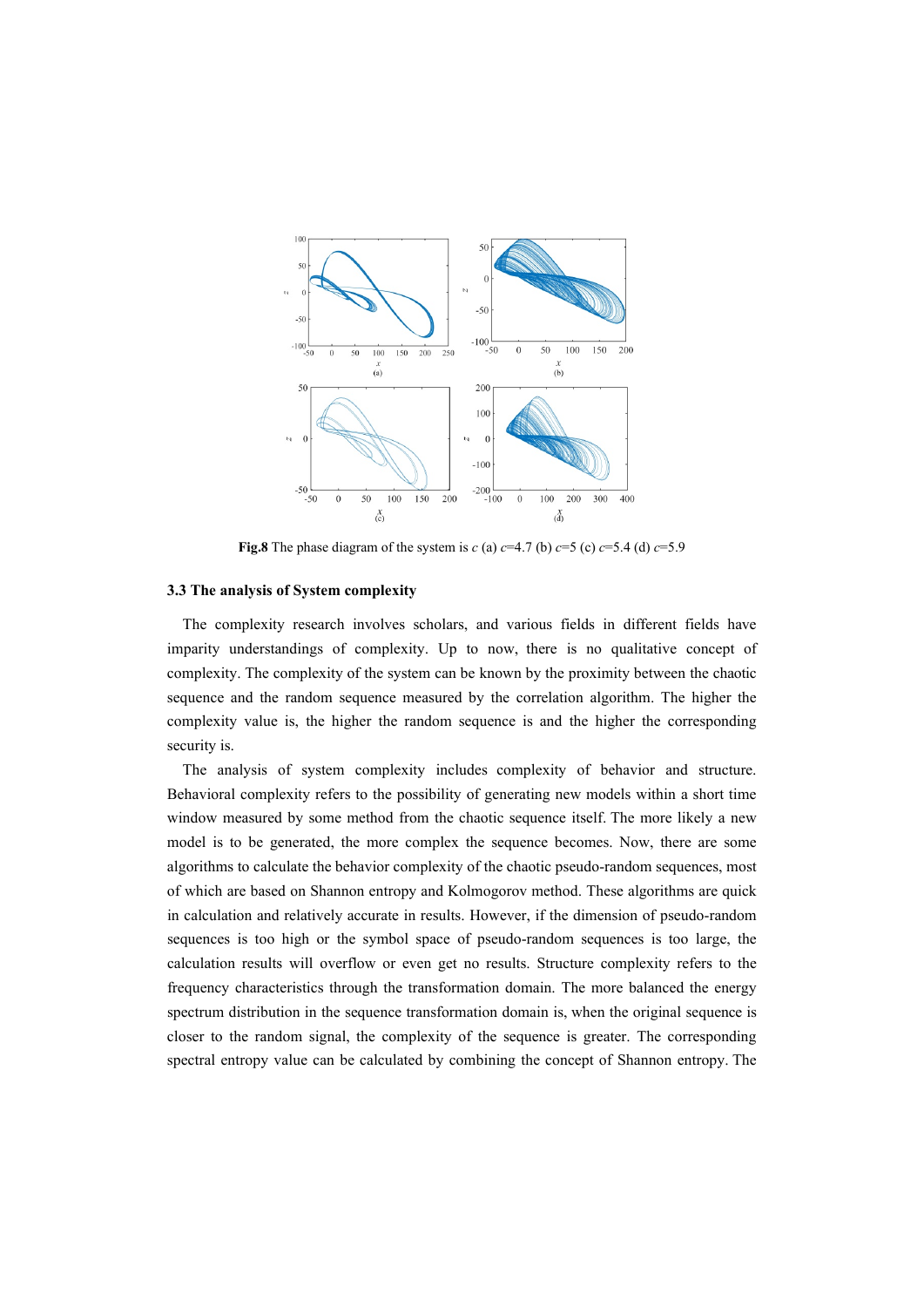energy characteristics of the transformation domain are analyzed by structural complexity, which is aimed at whole sequences, not just local sequences, so compared with the behavior complexity algorithm, the results have global statistical significance. In this paper, SE and C0 algorithm are used to analyze the structural complexity.

In this part, parameter  $c$  is used as a variable to analyze the complexity of the system. When parameters *b*=2.15,  $a=12.3$ ,  $e=4$ ,  $g=1.2$  are fixed, and  $c \in [4, 6]$ , Figure 9 shows the simulation results.



**Fig.9** shows that SE algorithm and C0 algorithm have a high degree of synchronization

# **4 Conclusion**

In the paper, we designed this new chaotic circuit and introduce its dimensionless equation. A new chaotic attractor is found in this chaotic system. By analyzing the Lyapunov exponential spectrum, bifurcation diagram and complexity, The dynamic nature was discovered , which show a high degree of complexity and sensitivity with the change of system parameters. Through numerical simulation, we observe the special phenomenon of chaotic. At the same time, some reasonable explanations are given for these phenomena. Because of these rich dynamic behaviors, this new chaotic system has a good application prospect in information encryption and secure communication.

# **References**

[1] K. Eshraghian, O. Kavehei, K.R. Cho, J.M. Chappell, A. Iqbal, S.F. Al-Sarawi, D. Abbott, Proc. IEEE 100, 1991 (2012).

[2] B.C. Bao, T. Jiang, G.Y. Wang, P.P. Jin, H. Bao, M. Chen, Nonlinear Dyn. 89, 1157 (2017).

[3]. M. Chen, B.C. Bao, T. Jiang, H. Bao, Q. Xu, H.G. Wu, J. Wang, Int. J. Bifurc. Chaos 28, 1850120 (2018).